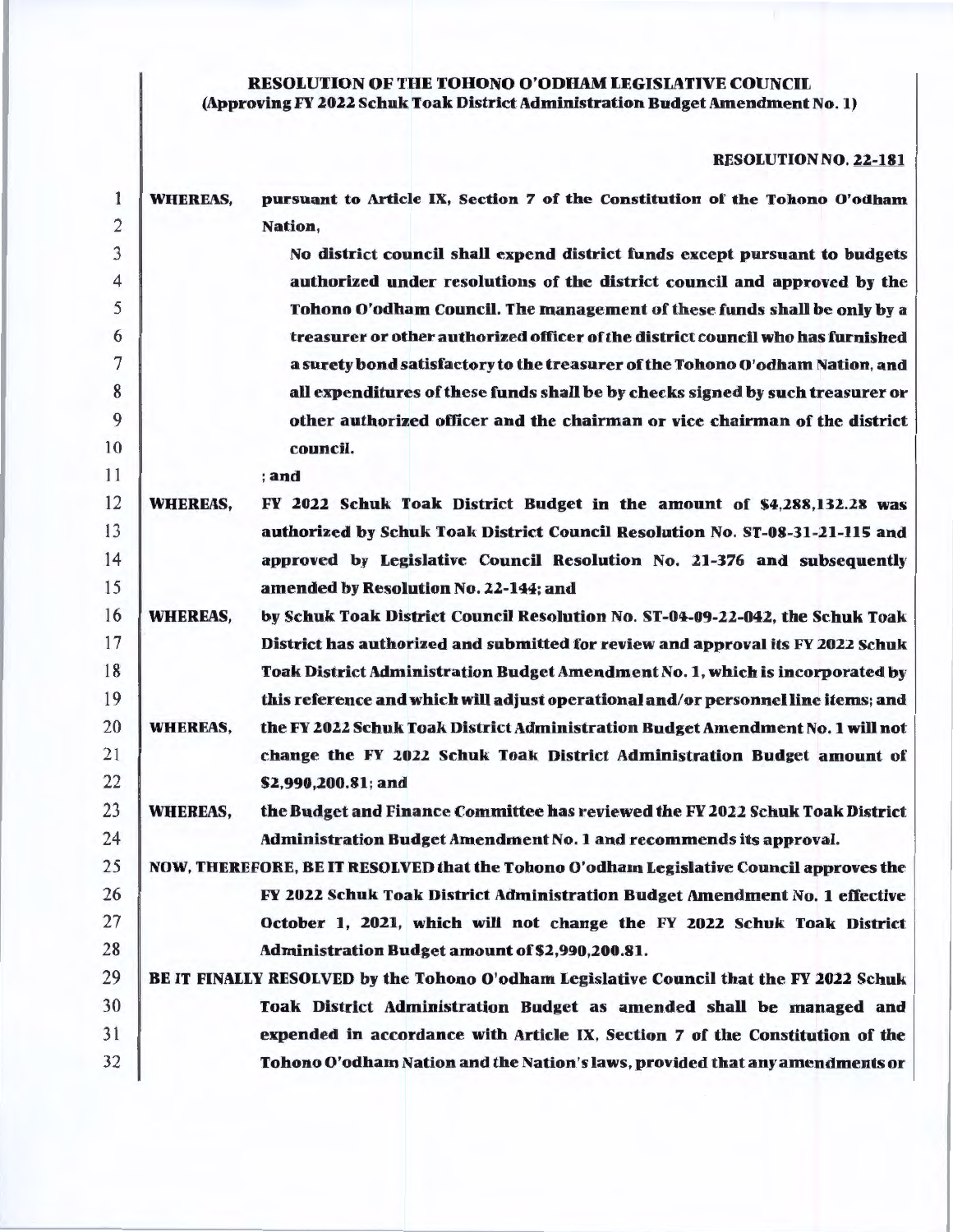#### RESOLUTION NO. 22-181

  (Approving FY 2022 Schuk Toak District Administration Budget Amendment No. I) Page 2 of 3

modifications shall be authorized under District Council resolution and

TOHONO O'ODHAM LEGISLATIVE COUNCIL &

nothy Joaquin, Legislative Chairman

 $\frac{1100}{2022}$ 

submitted for prior approval by the Tohono O' odham Legislative Council.

 The foregoing Resolution was passed by the Tohono O'odham Legislative Council on the 13TH day of MAY, 2022 at a meeting at which a quorum was present with a vote of 3,218.0 FOR; -0- AGAINST; =O- NOT VOTING; and (04) ABSENT, pursuant to the powers vested in the Council by, Article IX, Section 7of the Constitution of the Tohono O'odham Nation, adopted by the Tohono O'odbam Nation on January 18, 1986; and approved by the Acting Deputy Assistant Secretary - Indian Affairs (Operations) on March 6, 1986, pursuant to Section 16 of the Act of June 18, 1934 (48 Stat.984). AT'T Evonne Wilson, Legislative Secretary<br>  $\sqrt{2}$  day of  $\mathcal{M}\mu$  . 2022 hours of submittal. **[V] APPROVED**  ( ] DISAPPROVED 

Said Resolution was submitted for approval to the office of the Chairman of the Tohono O'odham Nation on the  $\frac{1}{\sqrt{2}}$  day of  $\frac{1}{\sqrt{2}}$ , 2022 at  $\frac{\frac{1}{2}(\frac{1}{4}a)^2}{\frac{1}{2}(\frac{1}{4}a)^2}$  o'clock,  $\frac{1}{\sqrt{2}}$ .m., pursuant to the provisions of Section 5 of Article  $\hat{y}$ II of the Constitution and will become effective upon his approval or upon his failure to either approve or disapprove it within 48 TOHONO O'ODHAM LEGISLATIVE COUNCIL Legislative Chairman nothy Joaqui ,2022 o'clock.

NED NORRIS, JR., CHAIRMAN TOHONO O'ODHAM NATION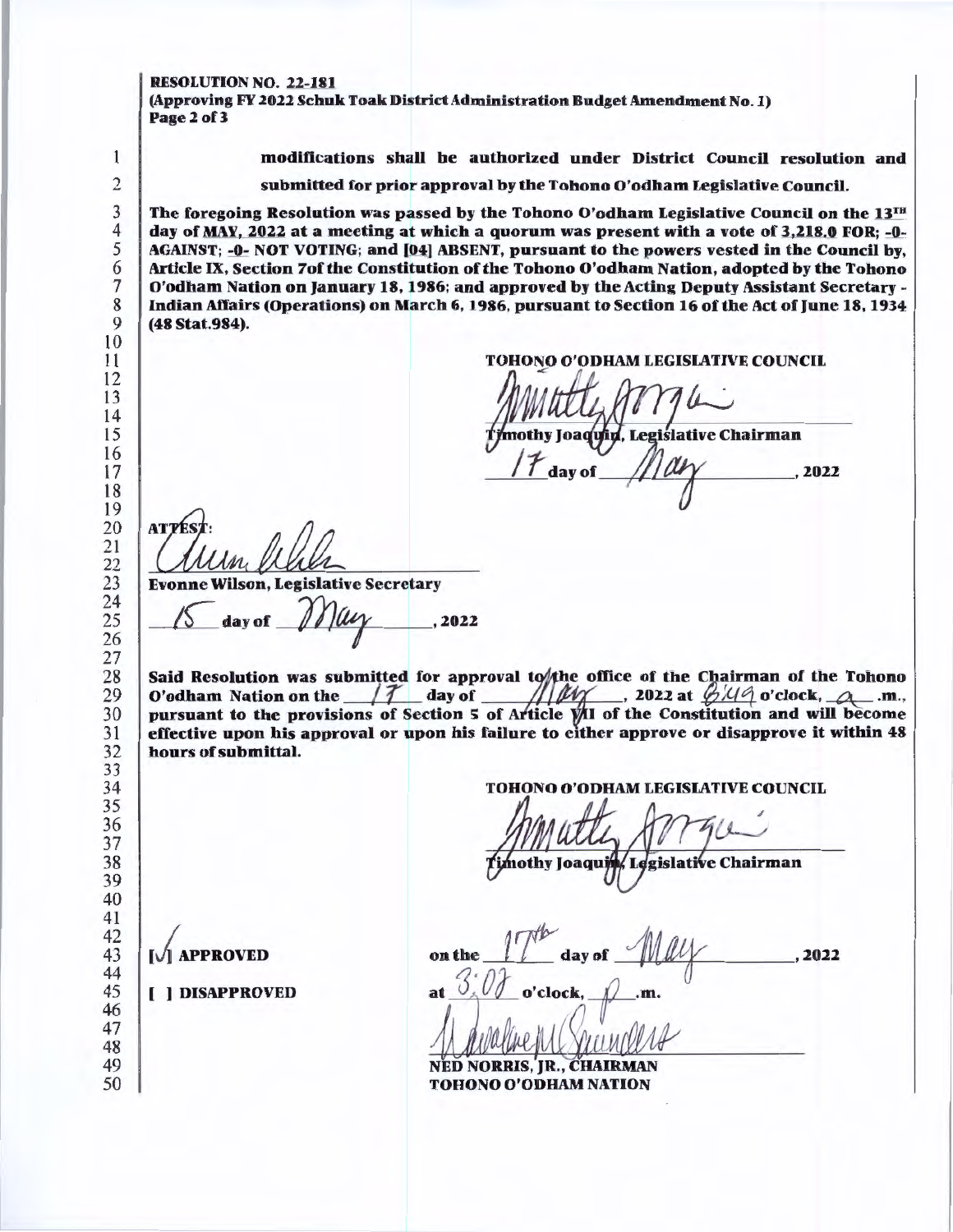# RESOLUTION NO. 22-181

(Approving FY 2022 Schuk Toak District Administration Budget Amendment No. I) Page 3 of 3

 

Returned to the Legislative Secretary on the 11 day of<br> $\bigcap_{k} U_{\mathcal{U}}$  , 2022, at  $3/10$  o'clock,  $\bigcap_{k}$ .m.

7 Evonne Wilson, Legislative Secretary